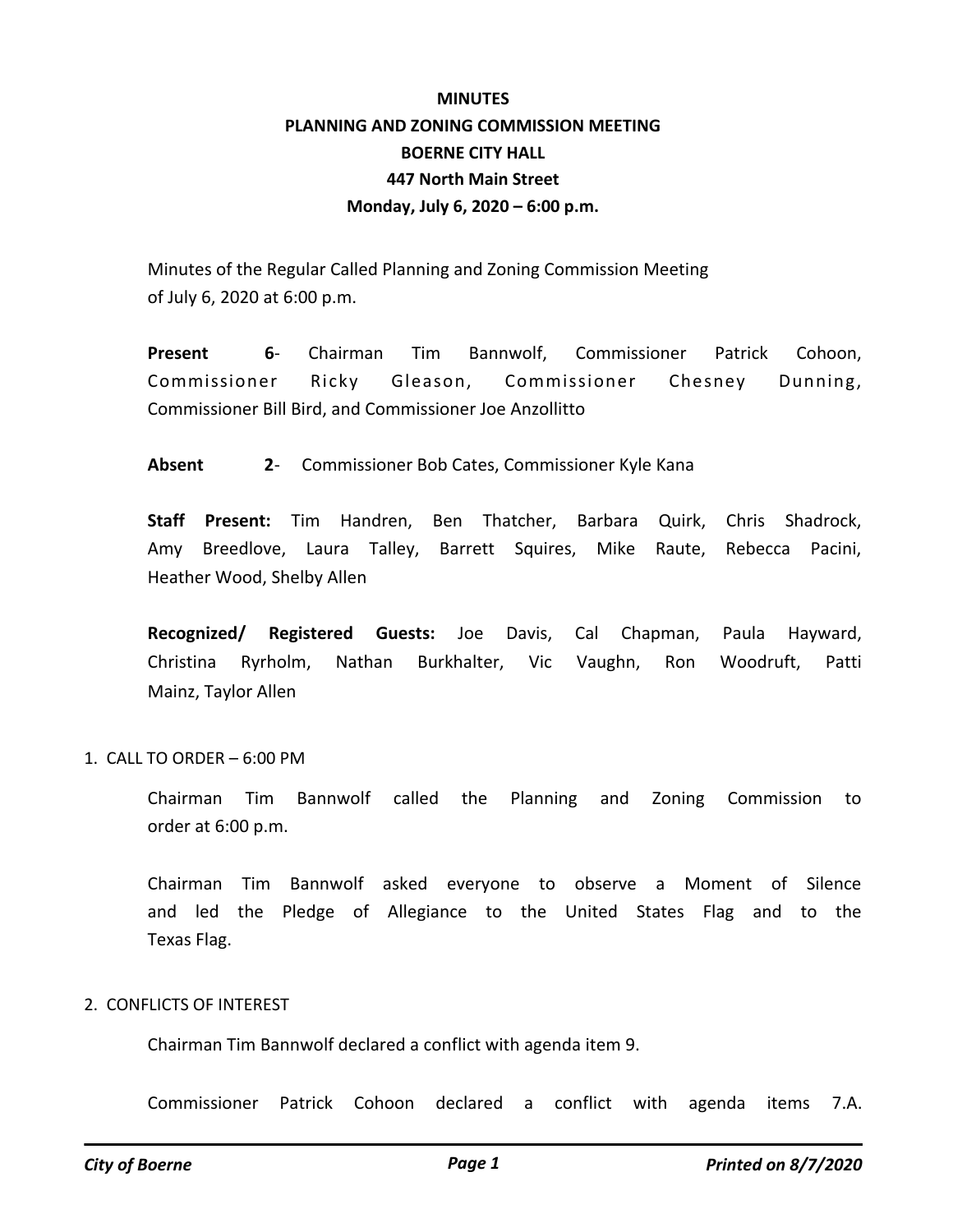and 8.A.

3. COMMENTS FROM BEN THATCHER, CITY MANAGER FOR BOERNE.

City Manager Ben Thatcher introduced himself to the Planning and Zoning Commission and expressed his gratitude to the Commission for their public service to the Boerne community.

4. ACKNOWLEDGEMENT OF RECENTLY RESIGNED PLANNING AND ZONING COMMISSIONERS, JOE DAVIS, PAULA HAYWARD AND CAL CHAPMAN.

> Mayor Handren, City Manager Ben Thatcher and Planning and Community Development Director Laura Talley presented awards to former Planning and Zoning Commissioners Joe Davis, Cal Chapman and Paula Hayward.

5. PUBLIC COMMENTS: This is the opportunity for visitors and guests to address the Planning and Zoning Commission on any issue. The Planning and Zoning Commission may not discuss any presented issue, nor may any action be taken on any issue at this time. (Attorney General opinion – JC-0169)

No public comments were received.

6. CONSENT AGENDA: All items listed below within the Consent Agenda are considered to be routine by the Planning and Zoning Commission and may be enacted with one motion. There will be no separate discussion of items unless a Commission Member or citizen so requests, in which event the item may be moved to the general order of business and considered in its normal sequence.

**6.A.** [2020-411](http://boerne.legistar.com/gateway.aspx?m=l&id=/matter.aspx?key=5330) CONSIDER THE MINUTES OF THE REGULAR PLANNING AND ZONING COMMISSION MEETING OF JUNE 1, 2020.

> A MOTION WAS MADE BY COMMISSIONER GLEASON, SECONDED BY COMMISSIONER DUNNING TO APPROVE THE MINUTES OF THE REGULAR PLANNING AND ZONING COMMISSION MEETING OF JUNE 1, 2020 AS PRESENTED. THE MOTION CARRIED BY THE FOLLOWING VOTE:

> **Yeah: 5-** Commissioner Cohoon, Commissioner Dunning, Commissioner Anzollitto, Commissioner Bird, and Commissioner Gleason

**Absent: 2** - Commissioner Cates, and Commissioner Kana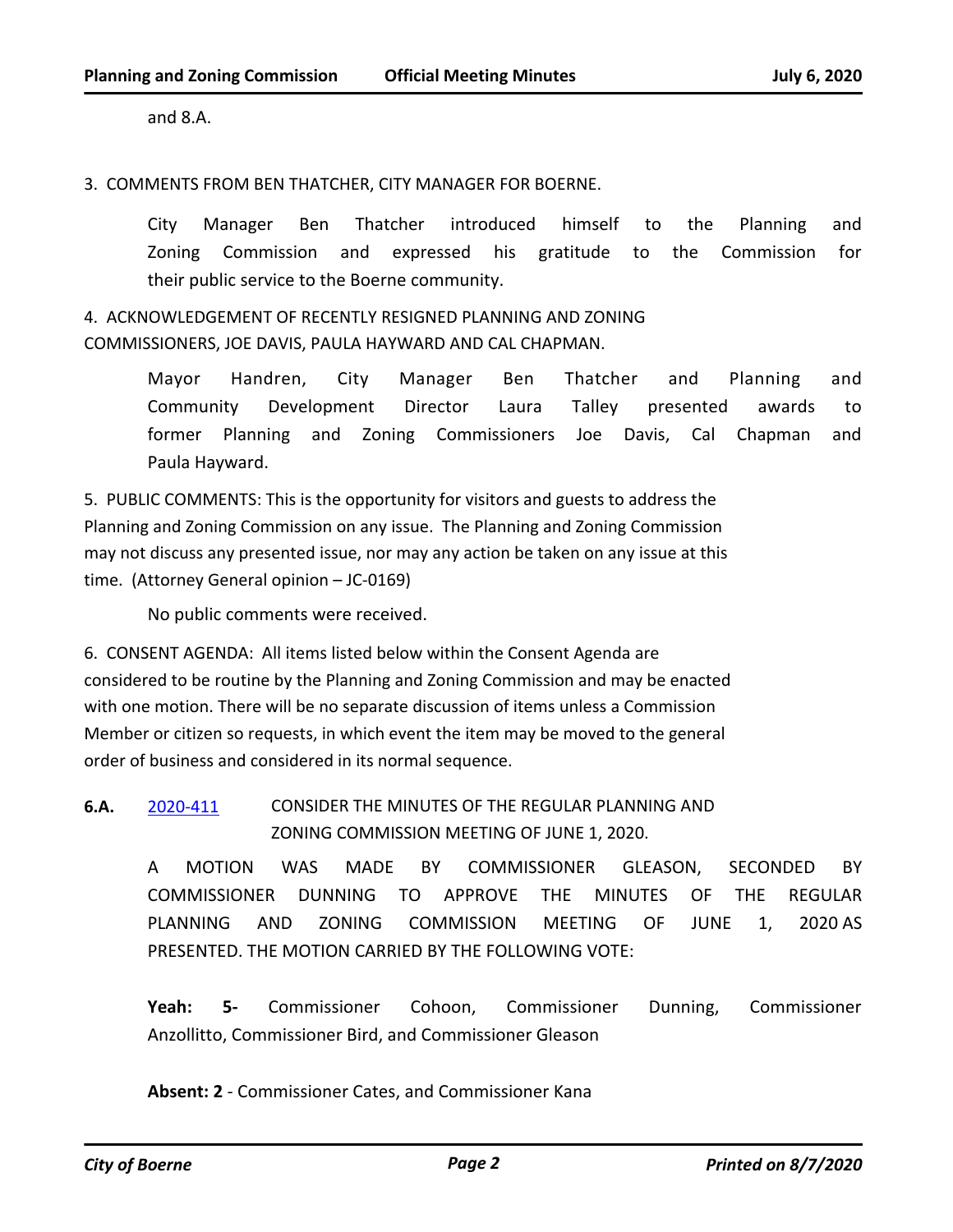#### **Approved: 5-0**

- 7. PUBLIC HEARING
- **7.A.** [2020-412](http://boerne.legistar.com/gateway.aspx?m=l&id=/matter.aspx?key=5331) CONSIDER THE PROPOSED USE REQUEST FOR A RESTAURANT WITH A DRIVE-THRU LOCATED AT 101 SOUTH MAIN STREET (KAD 19960) IN A B-3, CENTRAL BUSINESS DISTRICT (PATRICE MAINZ).

At 6:17p.m. Commissioner Cohoon recused himself and stepped away from the dais.

Patti Mainz, 209 Wollschlaeger, spoke in regards to pubic advantages of having a drive-thru approved for her business located at 101 South Main Street.

Chairman Bannwolf closed the Public Hearing at 6:19p.m.

8. TAKE ANY NECESSARY ACTION RESULTING FROM THE PUBLIC HEARINGS:

**8.A.** [2020-413](http://boerne.legistar.com/gateway.aspx?m=l&id=/matter.aspx?key=5332) MAKE RECOMMENDATION TO CITY COUNCIL REGARDING THE PROPOSED USE REQUEST FOR A RESTAURANT WITH A DRIVE-THRU LOCATED AT 101 SOUTH MAIN STREET (KAD 19960) IN A B-3, CENTRAL BUSINESS DISTRICT (PATRICE MAINZ).

Ms. Laura Talley spoke referencing Staff recommendation to deny to City Council the proposed use request for a restaurant with a drive-thru located at 101 South Main.

Mr. Ben Bunker with MatkinHoover Engineering, 127 Sabine Road, spoke in reference to traffic case studies for drive-thru and non drive-thru coffee shops.

Ms. Patti Mainz, property owner, explained the logistics of the coffee shop and her plan to prepare a second area at the back of the shop to produce coffee.

A MOTION WAS MADE BY COMMISSIONER GLEASON, SECONDED BY COMMISSIONER ANZOLLITTO, TO TABLE THE PROPOSED USE REQUEST FOR A RESTAURANT WITH A DRIVE-THRU LOCATED AT 101 SOUTH MAIN STREET (KAD 19960) IN A B-3, CENTRAL BUSINESS DISTRICT (PATRICE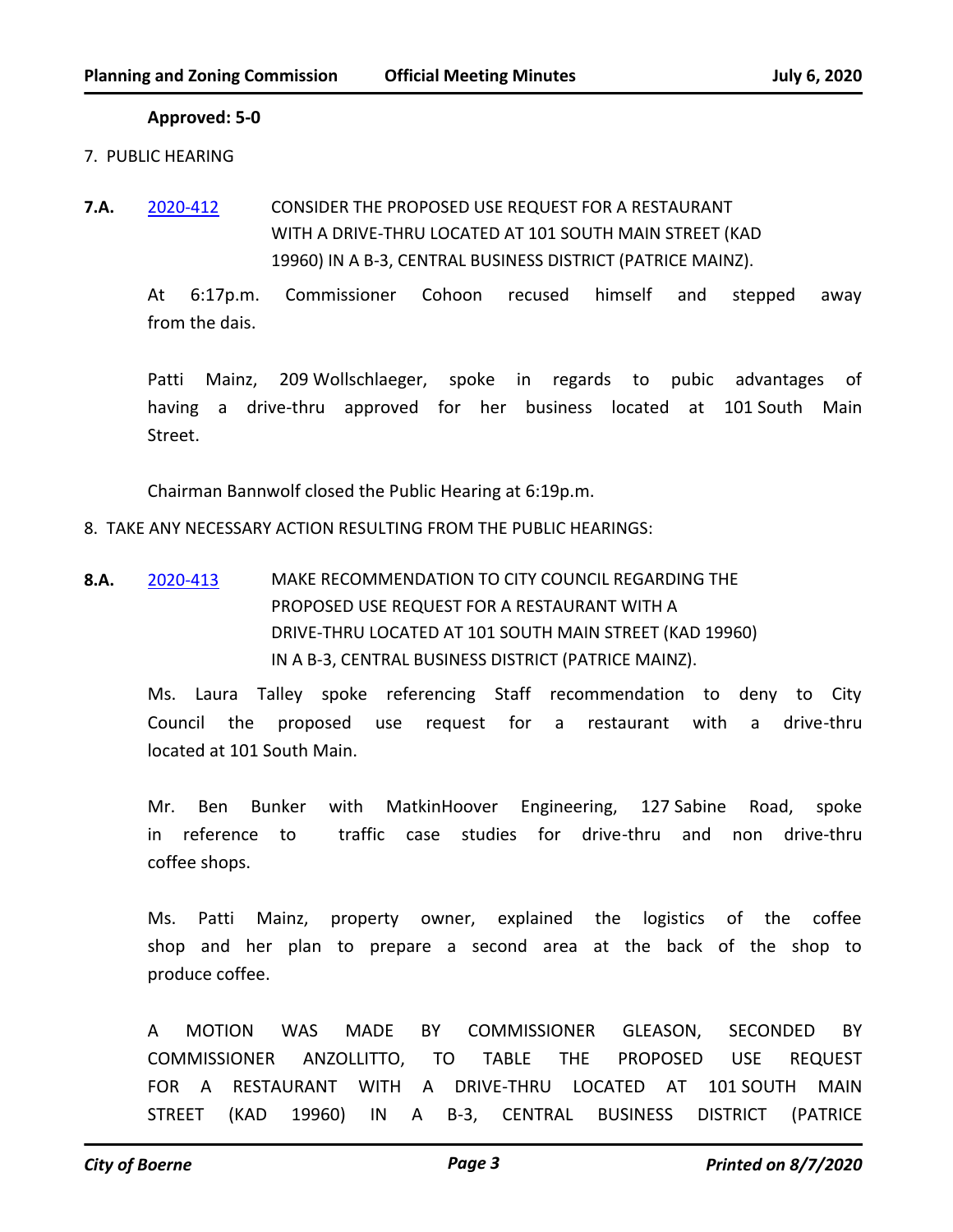MAINZ), UNTIL THE PLANNING AND ZONING COMMISSION CAN MEET AGAIN IN TWO WEEKS. THE MOTION CARRIED BY THE FOLLOWING VOTE:

**Yeah: 4-** Commissioner Dunning, Commissioner Anzollitto, Commissioner Bird, and Commissioner Gleason

**Recused: 1-** Commissioner Cohoon

**Absent: 2** - Commissioner Cates, and Commissioner Kana

## **Approved: 4-0**

Commissioner Cohoon returned to the dais at 7:15 p.m.

#### 9. ACTION ITEMS:

**9.A.** [2020-414](http://boerne.legistar.com/gateway.aspx?m=l&id=/matter.aspx?key=5333) CONSIDER CONDITIONAL APPROVAL OF THE DEVELOPMENT PLAT FOR TOYOTA OF BOERNE, LOT 1A, 17.823 ACRES LOCATED AT 31205 IH-10 WEST (KAD NO. 47908, 62028, 12290.) TAKE NECESSARY ACTION.

Chairman Bannwolf recused himself and stepped away from the dais.

Commissioner Cohoon took the place of the Chair.

Ms. Rebecca Pacini spoke in reference to the proposed conditional approval of the development plat for Toyota of Boerne. She stated that the plat meets criteria and Staff recommends approval.

Taylor Allen, engineer with WGI, spoke in regards to drainage and the installation of two detention ponds that will help decrease the amount of storm water leaving the site. He further addressed the tree preservation plan to include saving the largest heritage and legacy trees.

Ms. Laura Talley spoke regarding use material conditions and construction standards relating to ordinances.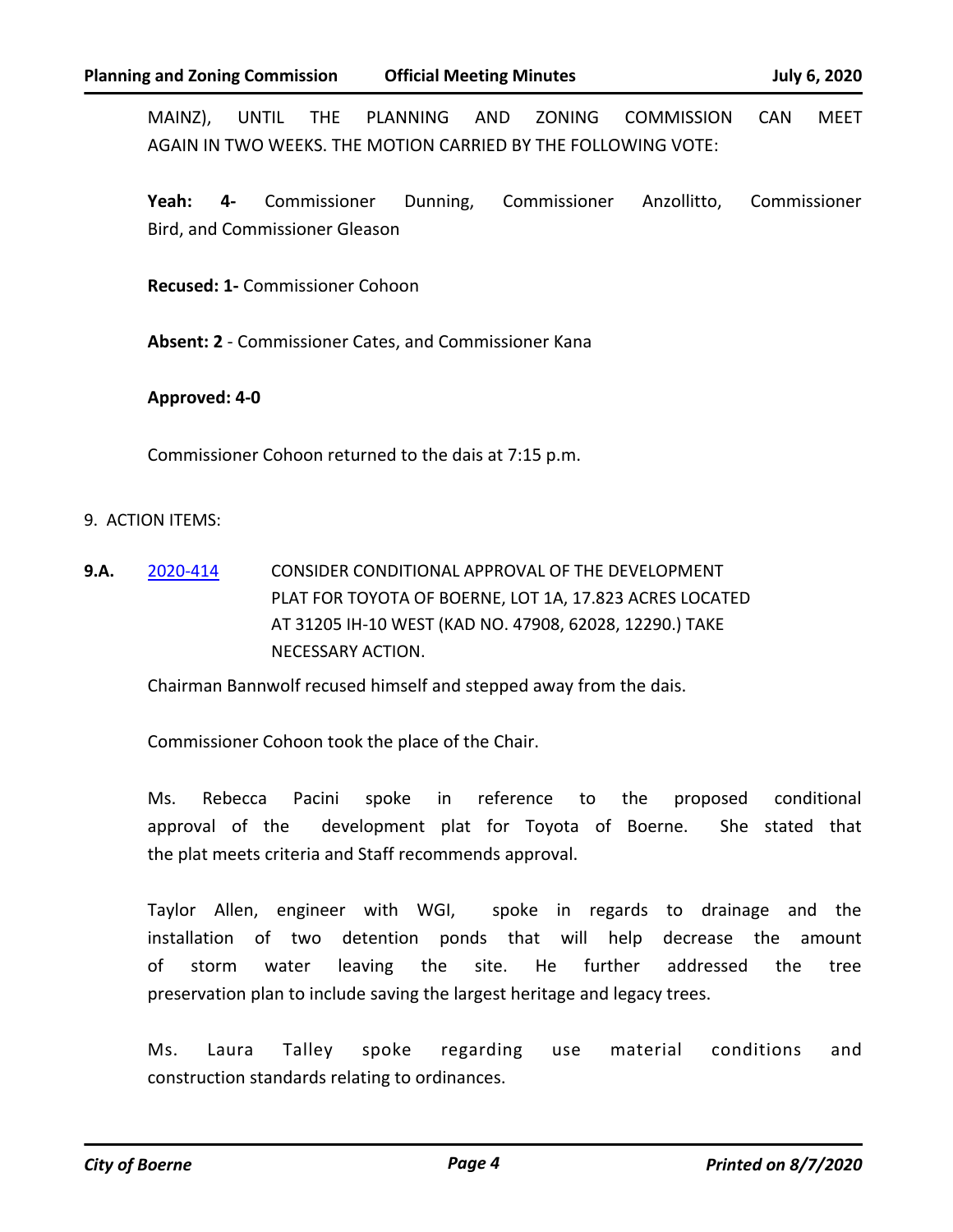Vic Vaughn, owner of Toyota of Boerne, spoke referencing the planning process, saving trees and his willingness to cooperate with the City.

A MOTION WAS MADE BY COMMISSIONER ANZOLLITTO, SECONDED BY COMMISSIONER BIRD, TO APPROVE THE CONDITIONAL APPROVAL OF THE DEVELOPMENT PLAT FOR TOYOTA OF BOERNE, LOT 1A, 17.823 ACRES LOCATED AT 31205 IH-10 WEST (KAD NO. 47908, 62028, 12290.) TAKE NECESSARY ACTION. THE MOTION CARRIED BY THE FOLLOWING VOTE:

**Yeah: 4-** Commissioner Dunning, Commissioner Anzollitto, Commissioner Bird, and Commissioner Gleason

**Recused: 1-** Chairman Tim Bannwolf

**Absent: 2** - Commissioner Cates, and Commissioner Kana

**Approved: 4-0** (Commissioner Cohoon as Chair no vote)

Chairman Tim Bannwolf return to the dais at 7:36p.m.

## 10. DISCUSSION ITEM:

10.A. UNIFIED DEVELOPMENT CODE TIMELINE UPDATE

Ms. Laura Talley provided updates on the Unified Development Code and the overlay district surveys.

10.B. PROCEDURES FOR PLANNING AND ZONING COMMISSION MEETINGS

Chairman Bannwolf spoke in reference to the Public Comments section of the current agenda layout. Discussion ensued by commissioners regarding the agenda layout.

11. COMMENTS FROM COMMISSION/LEGAL COUNSEL/STAFF - No discussion or action may take place

No comments were made from Legal Counsel.